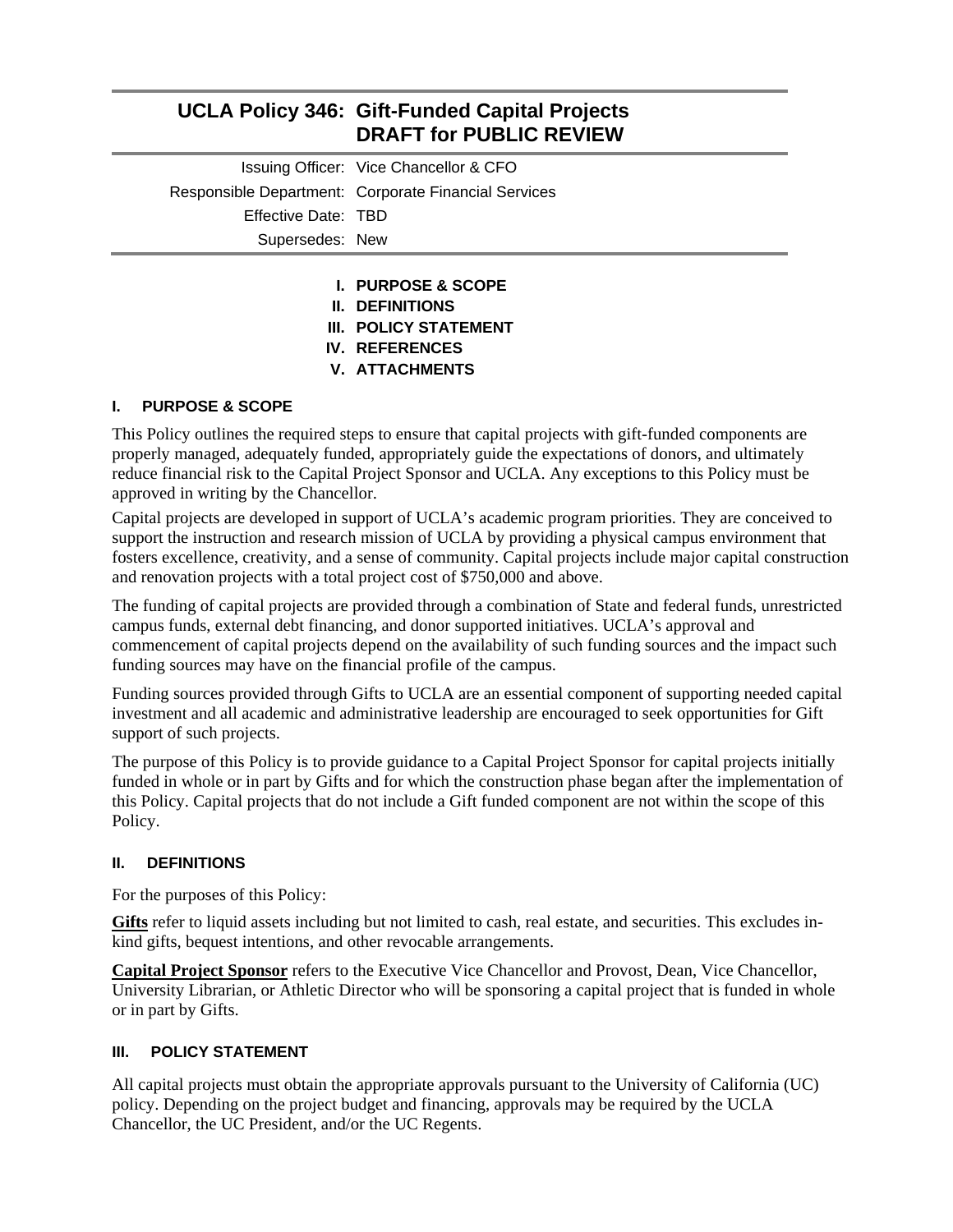To ensure that prospective donors are presented with project opportunities that are both feasible and approvable, donor solicitations for capital projects prior to the initiation of such solicitations, must be coordinated with the Vice Chancellor & Chief Financial Officer (VC/CFO) and Vice Chancellor External Affairs (VC-EA), in accordance with this Policy and applicable UC and campus policies.

## **A. Prior to Soliciting Gifts**

Prior to soliciting gifts for capital projects, a Capital Project Sponsor must request the VC/CFO and VC-EA to sponsor an Initial Project Study (IPS). Capital Programs in partnership with Finance (Treasury Services and Academic Planning and Budget), and External Affairs will conduct the IPS. The IPS will assess the fundraising and business feasibility of the proposed project as provided in Attachment A.

Upon completion of the IPS, a Memorandum of Understanding must be executed between the Capital Project Sponsor and the VC/CFO.

## **B. Memorandum of Understanding (MOU)**

Before a capital project funded in whole or in part by Gifts can be approved, an MOU must be executed between the Capital Project Sponsor and VC/CFO. The MOU will identify the project scope, estimated project cost, and projected funding sources.

1. **Project Cost** - when estimating the project budget, take into account the usual project costs (e.g. design costs, engineering, construction, etc.).

All capital gift proceeds are subject to an administrative fee on gifts.

Projects funded by UC sourced standby, interim financing, or UCLA sourced internal loans are subject to the payment of interest and should be considered as part of the project cost.

- 2. **Funding Sources** the MOU will include, but are not limited to, terms that will irrevocably commit the Capital Project Sponsor to:
	- i. **Guarantee of Gift Funded Amounts.** The Capital Project Sponsor will irrevocably guarantee 110% of the amount of funding expected from gift and endowment sources (the "Committed Funding Threshold") and identify the specific assets or revenue sources to be pledged as collateral to support such guarantee. The Committed Funding Threshold amount will include the amount of Gifts already received and the amount of irrevocable pledge commitments assigned to the project (subject to discounting for payments expected after five (5) years as described below). To the extent these amounts are less than the Committed Funding Threshold amount, the Capital Project Sponsor's guarantee may be considered as part of the Committed Funding Threshold amount on a case-by-case basis. This Committed Funding Threshold amount is inclusive of UCLA's administrative fee on Gifts.

A discount rate will be applied to irrevocable pledge commitments with payment terms in excess of five (5) years. The discount rate (indexed to the current target endowment return existing on the date of the MOU and prior to project approval will be applied against the future expected receipts from pledge commitments (in excess of five (5) years) to calculate the Committed Funding Threshold amount. For example, for a MOU dated Dec. 31, 2017, a \$1.0M gift to be paid in \$0.1M annual installments over ten (10) years will have the installments in years 6-10 discounted at the target endowment return in place as of Dec. 31, 2017.

- ii. **Cash Requirement.** Confirm that prior to project approval at least fifty percent (50%) of the Capital Project funding expected from Gift and/or endowment funding is comprised of cash in hand assigned to the project from Gifts received .
- iii. **Responsibility for Alternate Financing.** Terms of contingent internal financing that will apply in the event actual Gifts received and irrevocable pledge commitments do not fulfill the Gift funded component of the total project cost at the time of project completion and/or occupancy.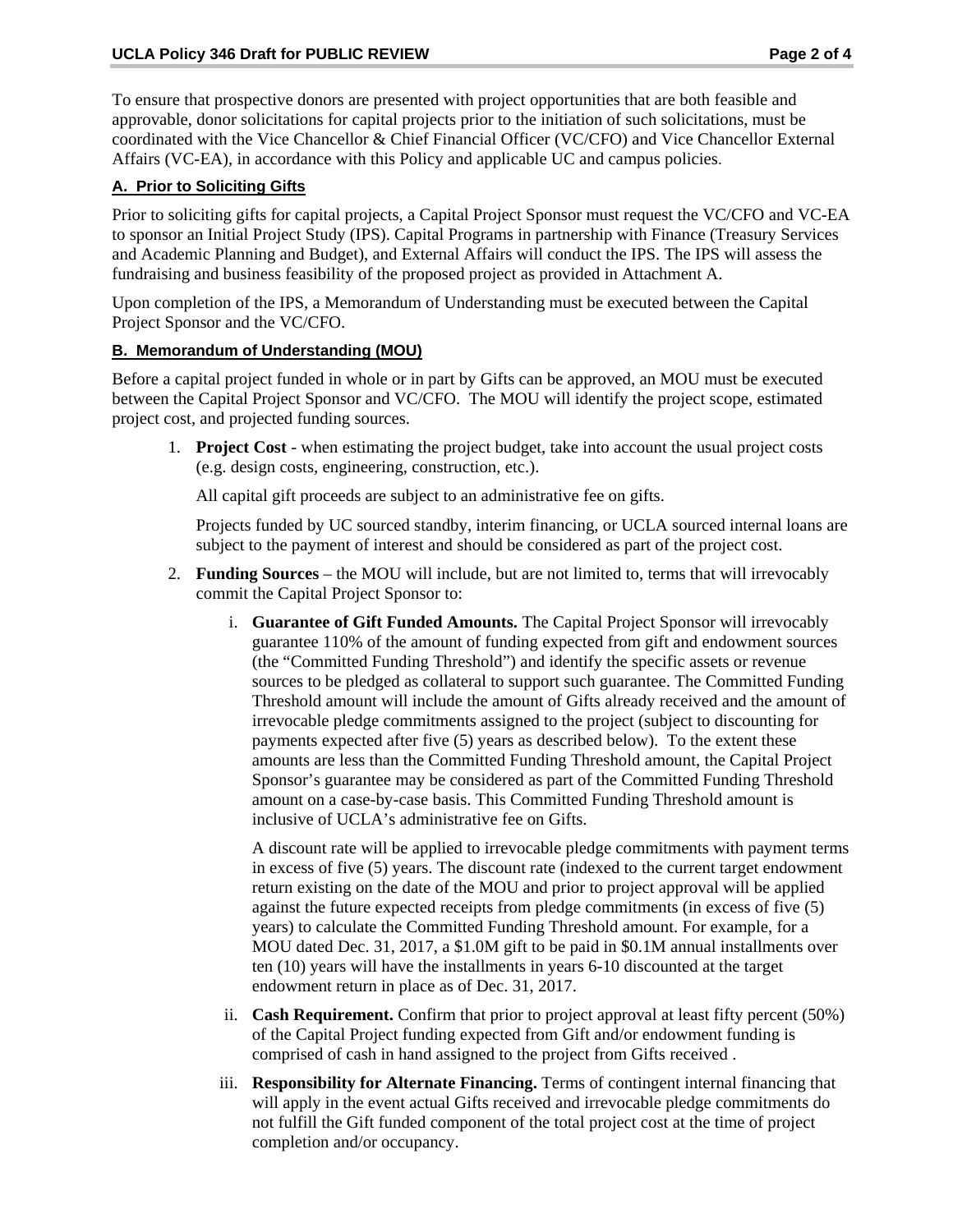## **C. Project Approval**

Once the MOU has been signed by the Capital Project Sponsor and VC/CFO, Capital Programs will manage and coordinate all appropriate approvals pursuant to UC and campus policies.

Pledge payments shall be transferred to the project plant account immediately upon receipt from the donor.

#### **IV. REFERENCES**

1.UCLA Policy 192, Soliciting, Accepting and Returning Gifts;

2.UCLA DA 730.02, Soliciting, Accepting and Returning Gifts;

3.UC Policy on Naming University Properties, Academic and Non Academic Programs and Facilities;

4.UCLA Policy 112, Naming of University Facilities and Organizational Units for Individuals; and

5.UC Development Policy.

## **V. ATTACHMENTS**

A. Initial Project Study

## **Issuing Officer**

/s/

Vice Chancellor & CFO

**Questions concerning this policy or procedure should be referred to The Responsible Department listed at the top of this document.**